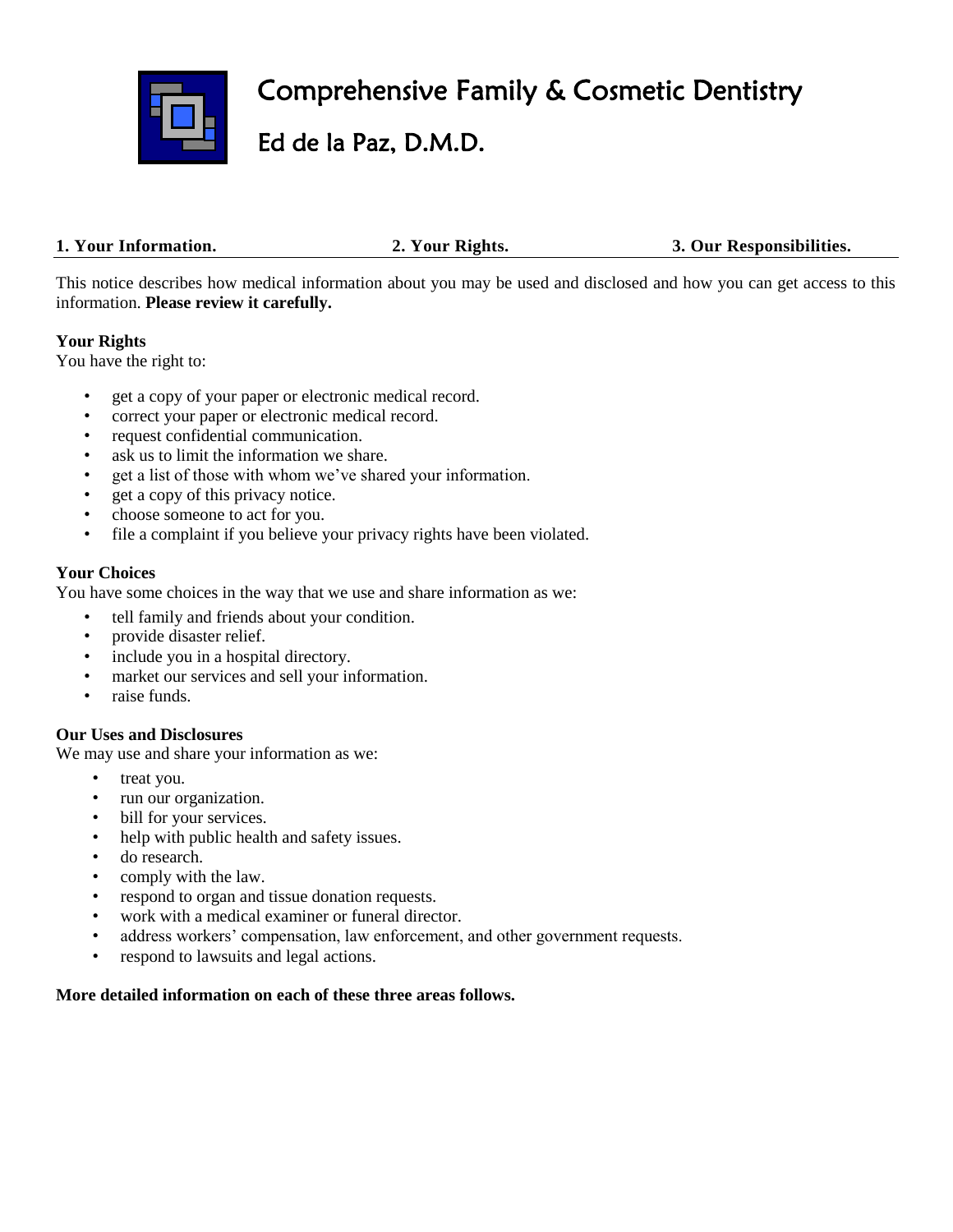# **1. Your Rights**

When it comes to your health information, you have certain rights. This section explains your rights and some of our responsibilities to help you.

# **Get an electronic or paper copy of your medical record.**

- You can ask to see or get an electronic or paper copy of your medical record and other health information we have about you. Ask us how to do this.
- We will provide a copy or a summary of your health information, in a timely manner, without delay for legal review, usually within 30 days of your request. We may charge a reasonable cost-based fee for copying as authorized by the Florida Board of Dentistry but we will not condition copying upon payment of a fee for services rendered.

# **Ask us to correct your medical record.**

- You can ask us to correct health information about you that you think is incorrect or incomplete. Ask us how to do this.
- We may say "no" to your request, but we'll tell you why in writing within 60 days.

# **Request confidential communications.**

- You can ask us to contact you in a specific way (for example, home or office phone) or to send mail to a different address.
- We will say "yes" to all reasonable requests.

# **Ask us to limit what we use or share.**

- You can ask us not to use or share certain health information for treatment, payment, or our operations. We are not required to agree to your request, and we may say "no" if it would affect your care.
- If you pay for a service or health care item out-of-pocket in full, you can ask us not to share that information for the purpose of payment or our operations with your health insurer. We will say "yes" unless a law requires us to share that information.

# **Get a list of those with whom we've shared information.**

- You can ask for a list (accounting) of the times we've shared your health information for six years prior to the date you ask, who we shared it with, and why.
- We will include all the disclosures except for those about treatment, payment, and health care operations, and certain other disclosures (such as any you asked us to make). We'll provide one accounting a year for free but will charge a reasonable, cost-based fee if you ask for another one within 12 months.

# **Get a copy of this privacy notice.**

You can ask for a paper copy of this notice at any time, even if you have agreed to receive the notice electronically. We will provide you with a paper copy promptly.

# **Choose someone to act for you.**

- If you have given someone medical power of attorney or if someone is your legal guardian, that person can exercise your rights and make choices about your health information.
- We will make sure the person has this authority and can act for you before we take any action.

# **File a complaint if you feel your rights are violated.**

- You can complain if you feel we have violated your rights by contacting us using the information listed at the bottom of this Notice.
- You can file a complaint with the U.S. Department of Health and Human Services. Upon request, we will provide you with the address to file a complaint with the U.S. Department of Health and Human Services.
- We will not retaliate against you for filing a complaint.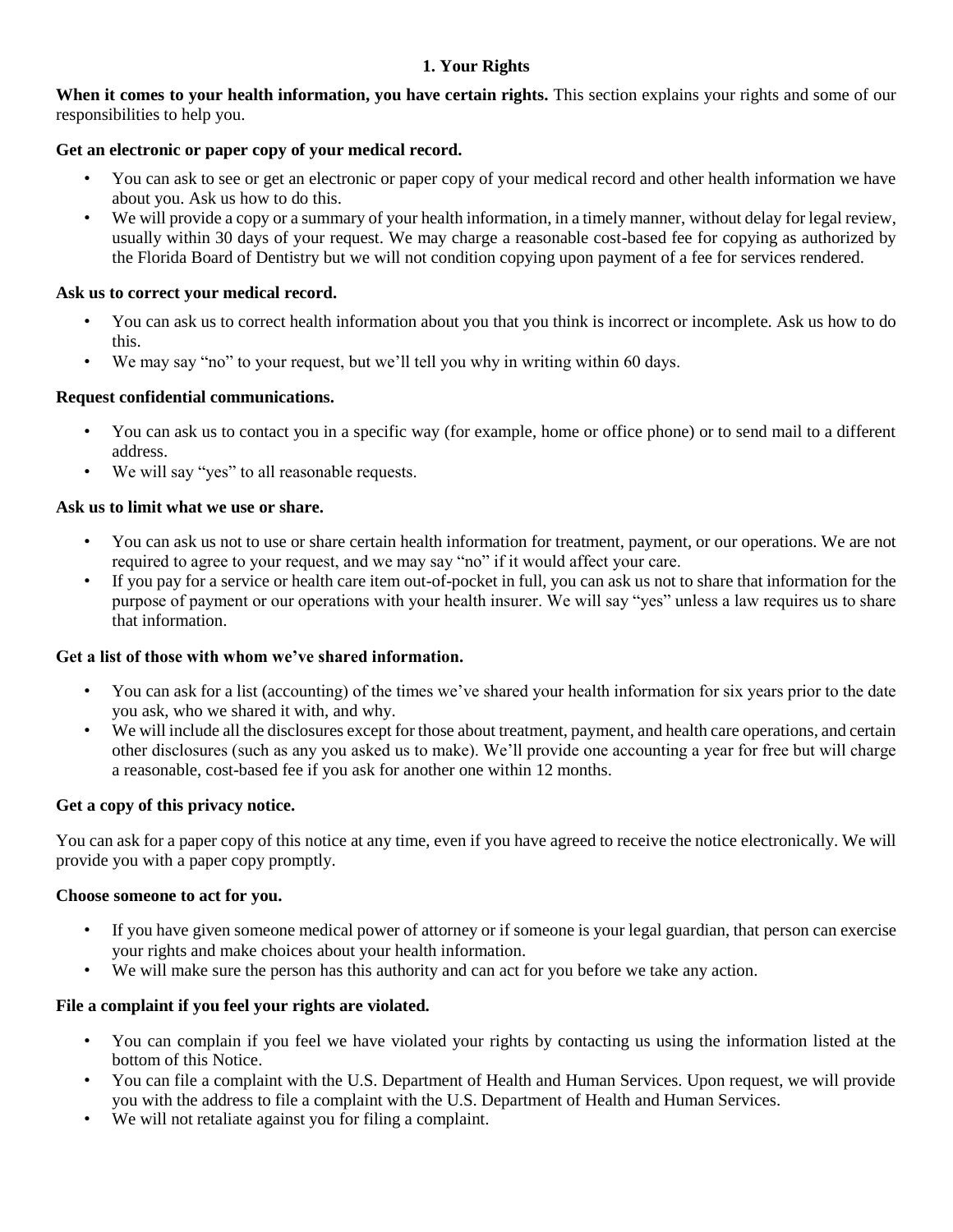# **2. Your Choices**

**For certain health information, you can tell us your choices about what we share.** If you have a clear preference for how we share your information in the situations described below, talk to us. Tell us what you want us to do, and we will follow your instructions.

In these cases, you have both the right and choice to tell us to:

- share information with your family, close friends, or others involved in your care.
- share information in a disaster relief situation.
- include your information in a hospital directory.

*If you are not able to tell us your preference, (for example, if you are unconscious) we may go ahead and share your information if we believe it is in your best interest. We may also share your information when needed to lessen a serious and imminent threat to health or safety.*

In these cases we never share your information unless you give us written permission and the written permission specifically lists the type of information being disclosed and prevents re-disclosure:

- Marketing purposes
- Sale of your information
- Most sharing of notes regarding psychotherapy, HIV and/or substance abuse.

In the case of fundraising:

• We may contact you for fundraising efforts, but you can tell us not to contact you again.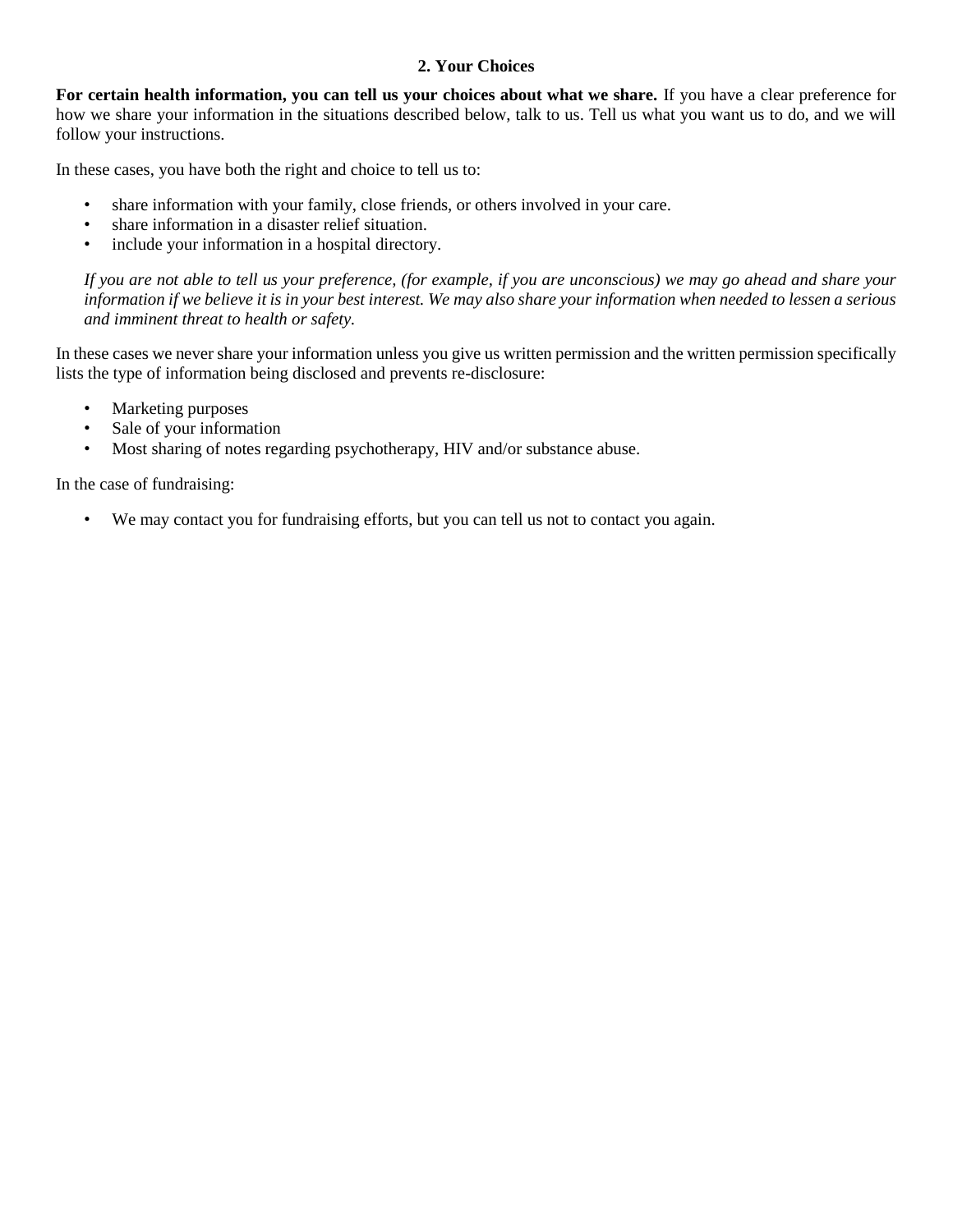# **3. Our Uses and Disclosures**

#### **How do we typically use or share your health information?**

We typically use or share your health information in the following ways:

#### **Treat you**

We can use your health information and share it with other professionals who are treating you.

*Example: A doctor treating you for an injury asks another doctor about your overall health condition.*

#### **Run our organization**

We can use and share your health information to run our practice, improve your care and contact you when necessary.

*Example: We use health information about you to manage your treatment and services.* 

# **Bill for your services**

We can use and share your health information to bill and get payment from health plans or other entities.

*Example: We give information about you to your health insurance plan so it will pay for your services.* 

#### **How else can we use or share your health information?**

We are allowed or required to share your information in other ways — usually in ways that contribute to the public good, such as public health and research. We have to meet many conditions in the law before we can share your information for these purposes.

#### **Help with public health and safety issues**

We can share health information about you for certain situations, such as:

- preventing disease.
- helping with product recalls.
- reporting adverse reactions to medications.
- reporting suspected abuse, neglect or domestic violence.
- preventing or reducing a serious threat to anyone's health or safety.

#### **Do research**

We can use or share your information for health research.

#### **Comply with the law**

We will share information about you if state or federal laws require it, including with the Department of Health and Human Services if it wants to see that we're complying with federal privacy law.

#### **Respond to organ and tissue donation requests**

We can share health information about you with organ procurement organizations.

# **Work with a medical examiner or funeral director**

We can share health information with a coroner, medical examiner or funeral director when an individual dies.

#### **Address workers' compensation, law enforcement and other government requests**

We can use or share health information about you:

- for workers' compensation claims.
- for law enforcement purposes or with a law enforcement official.
- with health oversight agencies for activities authorized by law.
- for special government functions such as military, national security and presidential protective services